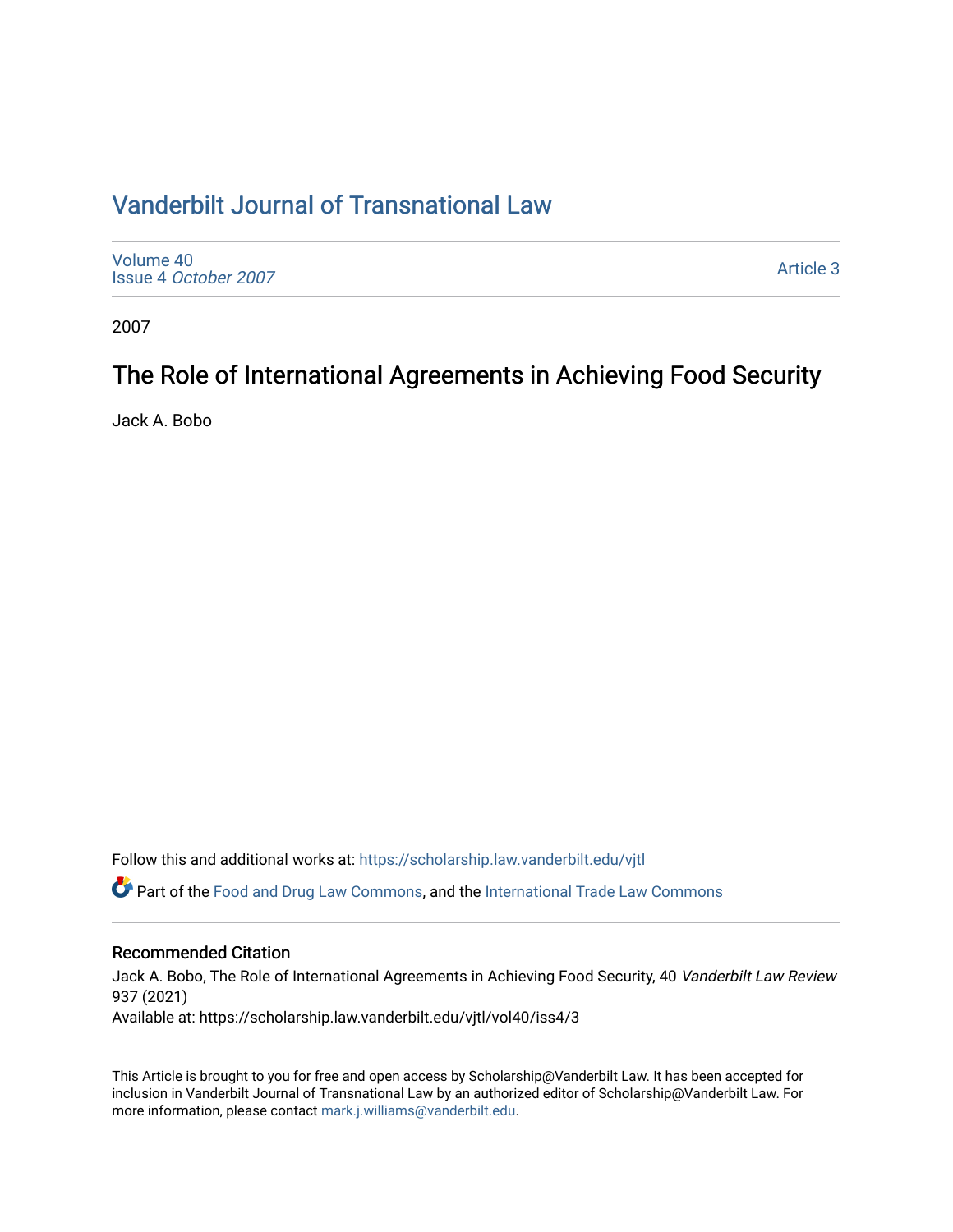# **The Role of International Agreements in Achieving Food Security: How Many Lawyers Does It Take to Feed a Village?**

## *Jack A. Bobo\**

## **ABSTRACT**

*This Article discusses how international agreements impact the ability of science and technology to enhance food security. International agreements, domestic laws, and regulations have the power to promote scientific research and the adoption of new technology through effective, efficient, and predictable sciencebased regulatory systems, or to impede development and adoption of new technology by miring it in burdensome or unnecessary regulations. This Article examines the disparate impacts of international agreements on food security through a case study of agricultural biotechnology. In particular, the Article looks at the principles and guidelines for risk assessment developed by the Codex Alimentarius Commission and the Cartagena Protocol on Biosafety to the Convention on Biological Diversity. The Article concludes that agreements related to biosafety and sustainable development may have impacts beyond their stated objectives that can negatively impact efforts to achieve food security. By ensuring that a wider range of interests are considered in the development of these agreements, the final agreements will better reflect the economic and social realities of all the parties.*

<sup>\*</sup> Jack Bobo, JD/MSES, is a trade policy adviser at the Department of State. The views and opinions expressed herein do not necessarily state or reflect those of the United States Government or any agency thereof. I would like to thank Dean Lauren Robel of the Indiana University School of Law for allowing me serve as a scholar in residence while researching this article.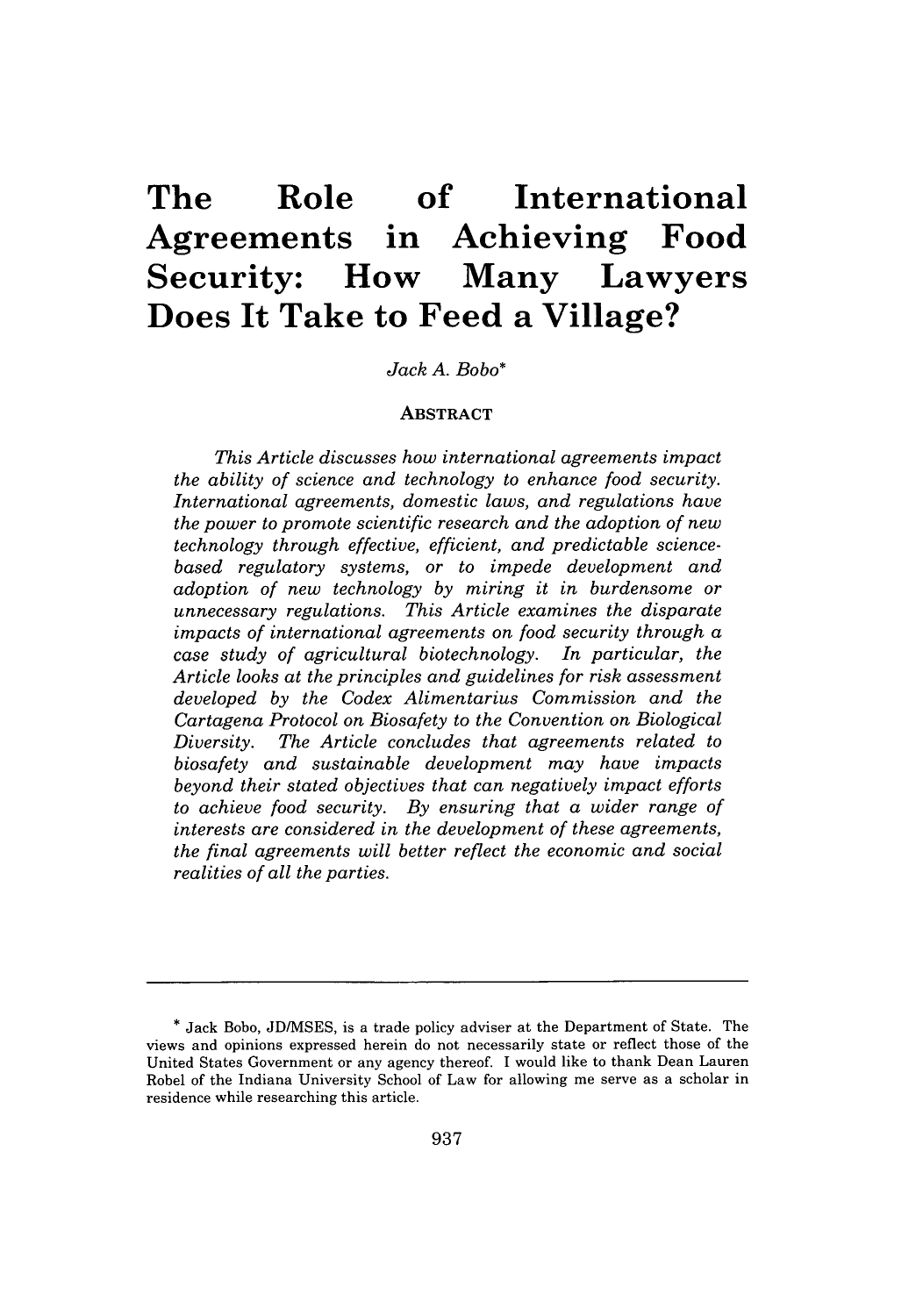## TABLE OF **CONTENTS**

|    |    | THE CASE OF AGRICULTURAL BIOTECHNOLOGY     | 939 |
|----|----|--------------------------------------------|-----|
|    | Α. | Facilitating Science and Technology:       |     |
|    |    |                                            | 940 |
|    | В. | Biosafety: Cartagena Protocol on Biosafety |     |
|    |    | to the Convention on Biological Diversity  | 941 |
|    |    |                                            | 942 |
|    |    | 2. Raising the Regulatory Bar: Science-    |     |
|    |    | Based Decision Making Versus the           |     |
|    |    |                                            | 943 |
| П. |    | ONE SIZE DOES NOT FIT ALL WHEN IT COMES    |     |
|    |    |                                            | 945 |
| ш  |    |                                            | 947 |
|    |    |                                            |     |

Science and technology have an important impact on the quality, quantity, and availability of food in the developing world with regard to the "four food groups": food security, food safety, food policy, and food defense. While the main impact of science and technology is at the local level, many of the policies and rules that promote or stifle technological development are established at the international level. This Article will discuss how international agreements impact the ability of science and technology to enhance food security in the developing world.

According to the African Union **(AU)** report, *African Common Position on the Review of the Millennium Declaration and the Millennium Development Goals,* "[t]he acquisition and use of science and technology is critical in raising food production and extending productive opportunities outside the traditional land resources and in ensuring food availability, affordability and stability of access."<sup>1</sup> International agreements and domestic laws and regulations have the power to promote scientific research and adoption of new technology through effective, efficient, and predictable science-based regulatory systems, or to impede development and adoption of new technology **by** miring it in burdensome or unnecessary regulations. If the policymakers and the lawyers can achieve the right balancebetween innovation and safety on the one hand, and productivity and the environment on the other-then new technologies will reach the farmer. With that and a little luck, food security will increase.

**Of** course, achieving the appropriate balance is not easy. International agreements can facilitate access to and adoption of new

**<sup>1.</sup>** African Union, *African Common Position on The Review of the Millennium Declaration and The Millennium Development Goals,* at xvii (May **2006),** *available at* http://www.africa-union.org/root/AU/Conferences/Past/2006/December/MDG/AU% 20Report-no\_ hypenl.pdf [hereinafter *African Common Position].*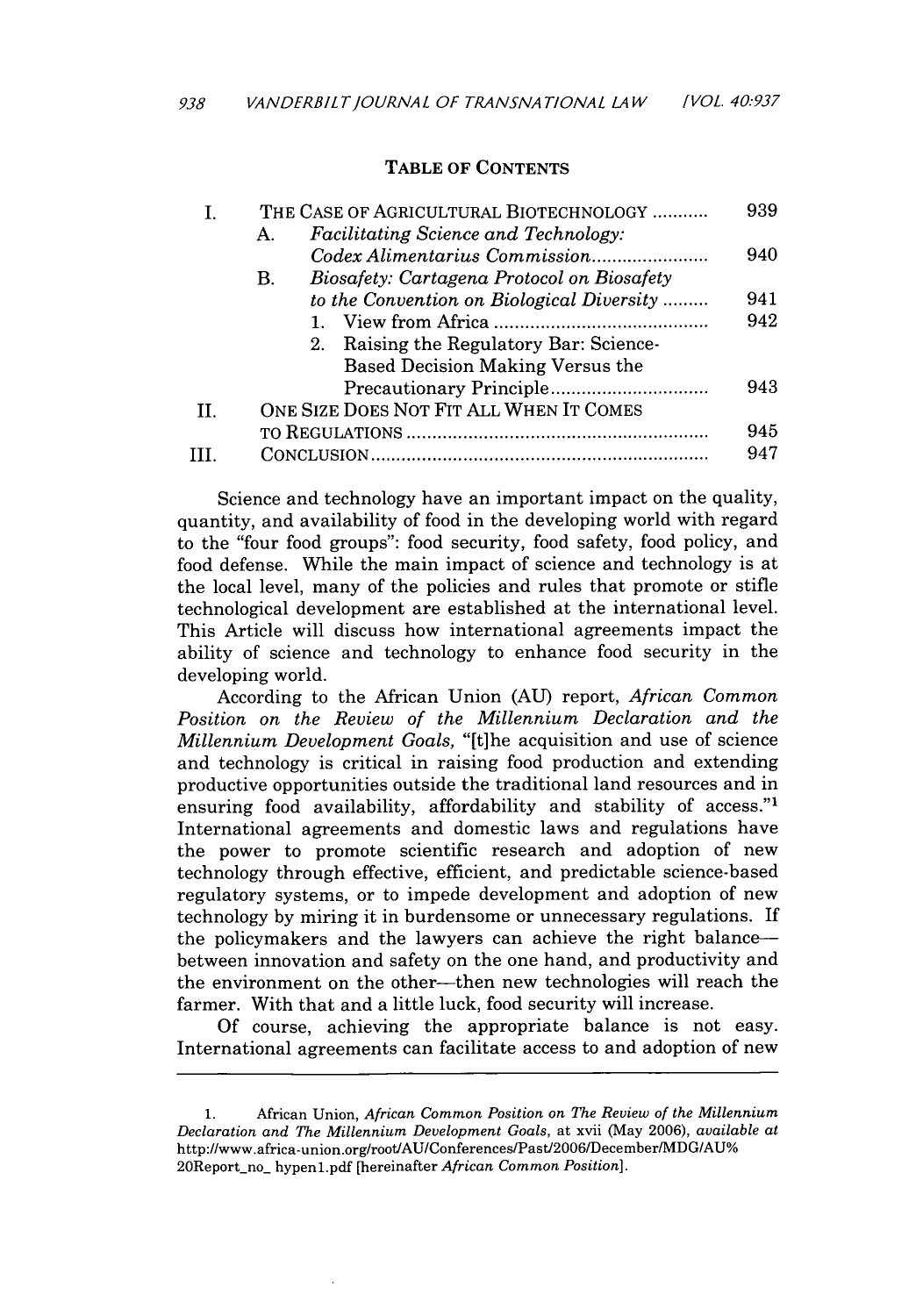technology by promoting a domestic regulatory environment conducive to technology development and commercialization. Alternatively, international agreements can slow the introduction of technologies by establishing barriers to development. technologies by establishing barriers to development, commercialization, and trade in new products.

Predictable, science-based regulatory systems that balance the need for technological innovation with the important goals of biosafety and sustainable development are critical components of the economic development framework for the acquisition and use of science and technology that policy makers in developing countries must address to achieve their food security goals.<sup>2</sup>

The question is: how can international agreements promote advances in agricultural productivity and quality while maintaining appropriate concern for biosafety and the sustainability of food producing habitats?

This Article approaches this question through a case study of one of the newest and perhaps most controversial technologies that could be available to farmers in the developing world-agricultural biotechnology. The Article will examine how international agreements have facilitated the adoption of or created barriers to the adoption of the technology.

## I. THE CASE OF AGRICULTURAL BIOTECHNOLOGY

Agricultural biotechnology, or modern biotechnology,<sup>3</sup> allows scientists to select individual genes from one organism and insert them into another, including genes from unrelated species. After the genetic transfer, the resulting bioengineered plants or organisms, sometimes referred to as genetically-enhanced (GE) or geneticallymodified organisms (GMOs), are able to express a new trait such as resistance to certain pests or herbicides.<sup>4</sup> In 2006 alone more than

<sup>2.</sup> U.N. Univ. Inst. of Advanced Studies [UNU-IAS], *Trading Precaution: The Precautionary Principle and the WTO,* at 2 (Nov. 2005) *(prepared by* Sabrina Shaw and Risa Schwartz).

<sup>3.</sup> Modern biotechnology refers to *"in vitro* nucleic acid techniques, including recombinant deoxyribonucleic acid (DNA) and direct injection of nucleic acid into cells or organelles, or fusion of cells beyond the taxonomic family that overcome natural physiological reproductive or recombination barriers and that are not techniques used in traditional breeding and selection." Cartagena Protocol on Biosafety to the Convention on Biological Diversity, art. 3, Jan. 29, 2000, *available at* http://www.cbd. int/doc/legallcartagena-protocol-en.pdf [hereinafter CPB].

<sup>4.</sup> Debra M. Strauss, *The International Regulation of Genetically Modified Organisms: Importing Caution Into the U.S. Food Supply,* 61 FOOD & DRUG L.J. 167, 167 (2006); Food & Agriculture Organization of the U.N. [FAO], *The State of Food and Agriculture, 2003-2004: Agricultural Biotechnology: Meeting the Needs of the Poor,* FAO Agriculture Series (SOFA), No. 35, at 8 (2004), *available at* ftp://ftp.fao.org/ docrep/faol006/y516Oe/y516OeOl.pdf [hereinafter SOFA].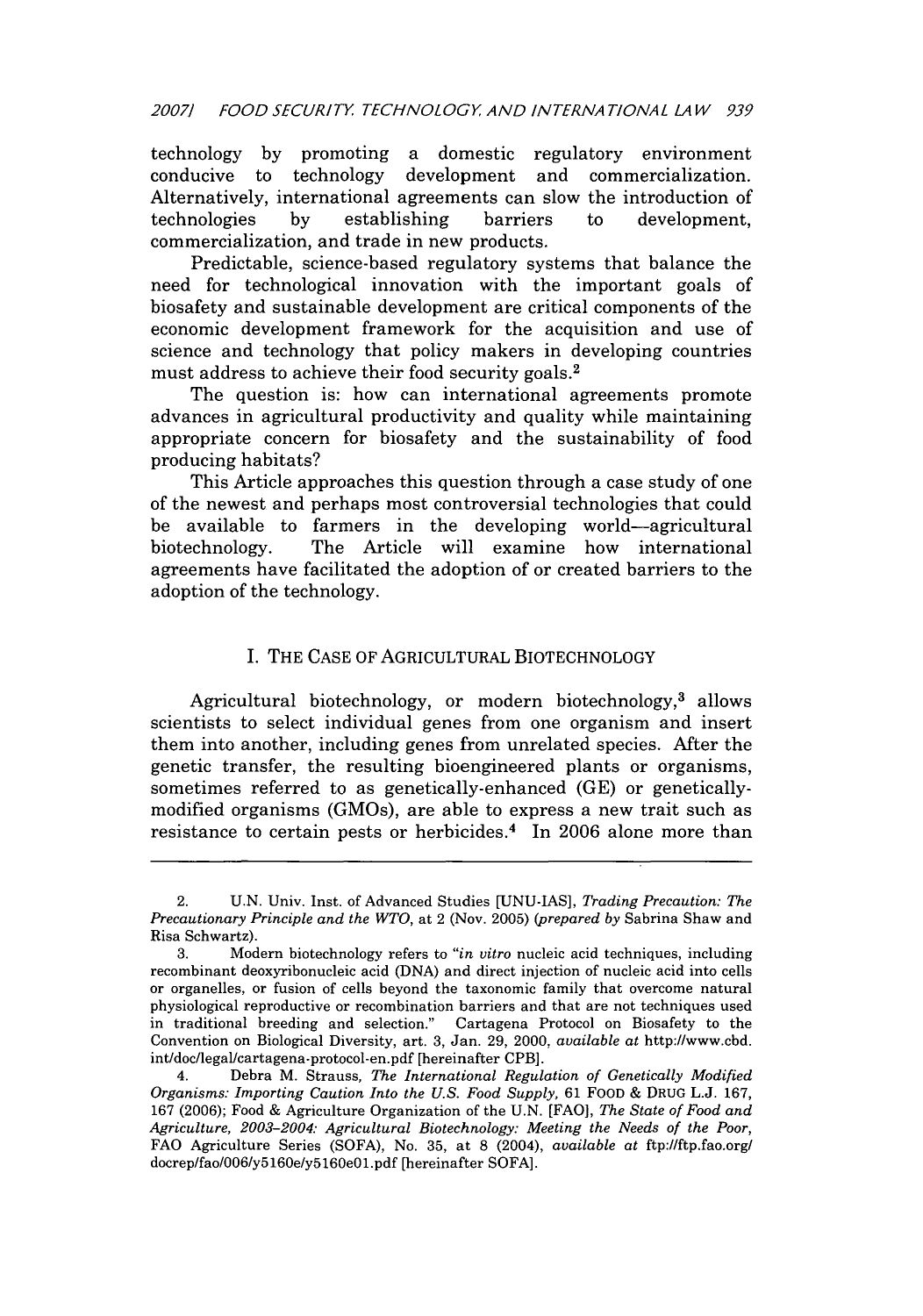250 million acres of biotech crops were planted in twenty-two countries around the world, including developing countries such as South Africa, Brazil, China, and India.<sup>5</sup> More than ninety percent of the farmers using the technology are in the developing world. $6$ 

Despite the promise of the technology, the regulatory systems needed to commercialize these products constitute major hurdles for developing countries. These countries often lack the regulatory frameworks and technical capacity necessary to evaluate the environmental safety and food safety of the crops.7 International bodies that establish global standards for the assessment of bioengineered crops provide developing countries with models for reviewing new crops and reassure export markets of the products' safety.8

By facilitating the adoption of domestic regulatory systems for the review of bioengineered crops, international agreements can have a direct impact on the dissemination of the technology to farmers. The Codex Alimentarius Commission (CAC) provides such a globallyrecognized model for food safety reviews of bioengineered plants.9

#### *A. Facilitating Science and Technology: Codex Alimentarius*  $\frac{1}{2}$ *Commission*

The Codex Alimentarius Commission was created in 1963 by the Food and Agriculture Organization (FAO) and the World Health Organization (WHO) to develop food standards, guidelines, and texts.10 The CAC is founded on the principle of science-based decision making in standard settings.1'

In 2003 the CAC adopted two key texts that relate to biotech crops: (1) *Principles for the Risk Analysis of Foods Derived from Modern Biotechnology* (the "Principles") and (2) the *Guideline for the*

<sup>5.</sup> Clive James, *Brief 35: Global Status of Commercialized Biotech/GM Crops: 2006,* International Service for the Acquisition of Agri-biotech Applications, ISAAA Brief No. 35-2006, at 4 (Jan. 18, 2007), *available at* http://www.isaaa.org/ resources/publications/briefs/35/executivesummary/pdf/Brief%2035%20-%20Executive %20Summary%20-%20English.pdf.

**<sup>6.</sup>** Countries commercially producing biotech crops include: United States, Canada, Mexico, Honduras, Colombia, Brazil, Argentina, Paraguay, Uruguay, Spain, France, Germany, Czech Republic, Portugal, Romania, Slovakia, Iran, South Africa, China, Philippines, Australia, and India. *Id.*

**<sup>7.</sup>** SOFA, *supra* note 4, at 4.

<sup>8.</sup> *See, e.g.,* Food and Agriculture Organization of the United Nations World Health Organization [FAO/WHO] Food Standards: Codex Alimentarius, http://www. codexalimentarius.net (last visited Sept. 19, 2007) (discussing the purpose of the Codex Alimentarius Commission).

<sup>9.</sup> *Id.*

<sup>10.</sup> *Id.*

<sup>11.</sup> FAO/WHO, *Understanding the Codex Alimentarius,* at 21 (2006), *available at* ftp:l/ftp.fao.org/codex/Publications/understanding/Understanding-EN.pdf.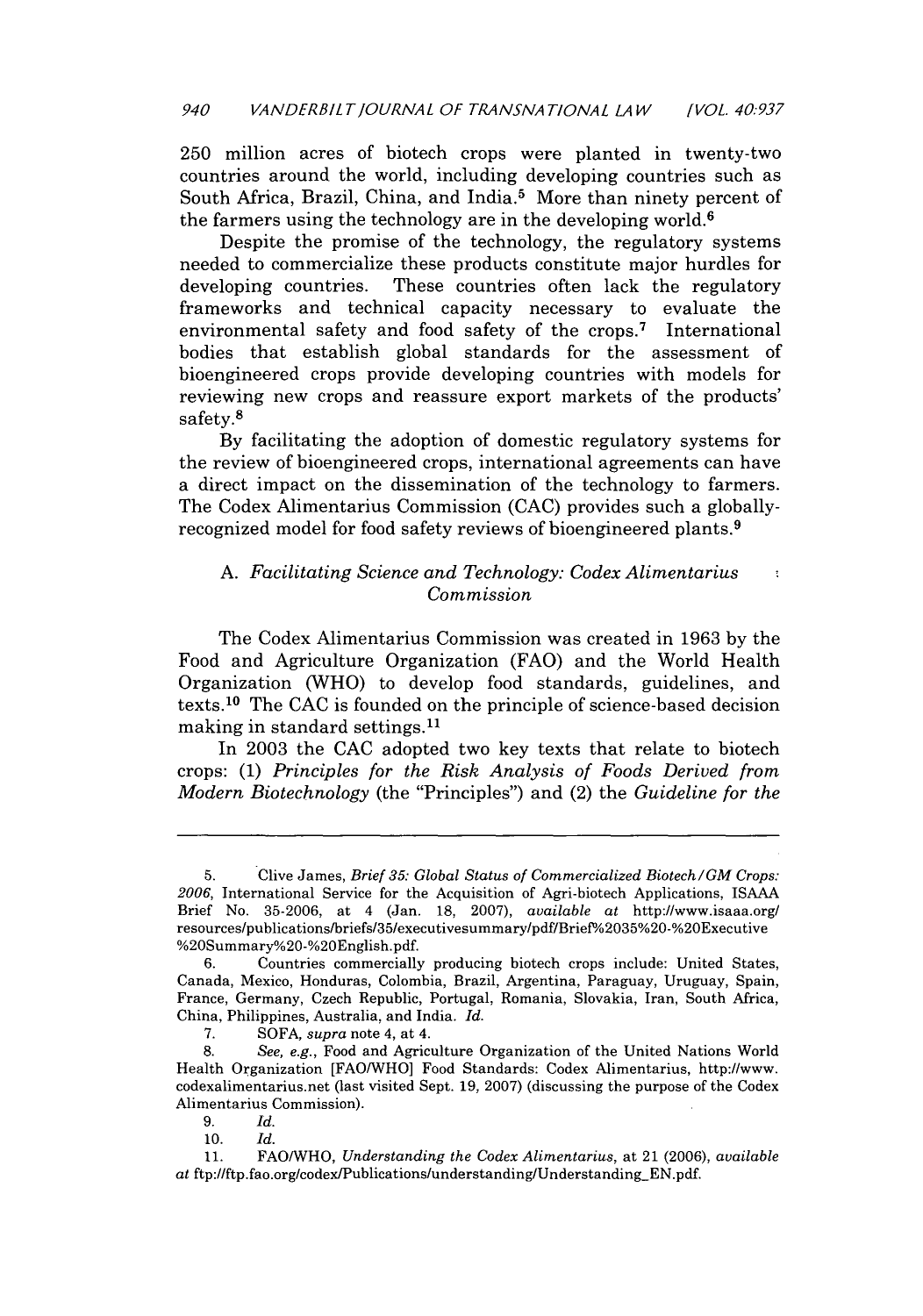## *20071 FOOD SECURITY TECHNOLOGY AND INTERNATIONAL LAW 941*

*Conduct of Food Safety Assessment of Foods Derived from Recombinant-DNA Plants* (the "Guideline"). 12 The Principles represent a global consensus on the relevant factors that should be taken into account when conducting a risk analysis of biotech foods. The Guideline represents the relevant factors in assessing the food safety and nutritional aspects of biotech foods. <sup>13</sup>

The Guideline and the Principles, together, serve as a framework for developing countries considering laws or regulations for the approval of biotech crops. As a result, developing countries are better positioned to take advantage of biotechnology to address their food security needs.

## *B. Biosafety: Cartagena Protocol on Biosafety to the Convention on Biological Diversity*

The Cartagena Protocol on Biosafety (CPB), which became effective on September **11, 2003,** is a multilateral environmental agreement that seeks to regulate the safe transfer, handling, and use of "living modified organisms" (LMOs) in order to limit the impact of LMOs on biodiversity. <sup>14</sup>

The CPB seeks to ensure an adequate level of protection for LMOs that might have adverse effects on biodiversity.<sup>15</sup> While the Codex texts provide a path to approval for bioengineered plants **by** establishing a global standard for the food safety assessment of these

**15.** *Id.*

<sup>12.</sup> FAOIWHO, Codex Alimentarius Commission **[CAC],** Joint FAO/WHO Food Standards Programme, *Foods Derived from Biotechnology,* at iii (2004), *available at* ftp://ftp.fao.org/docrep/fao/007/y5819e/y5819eOO.pdf. Historically, new varieties of food plants have not been regularly evaluated for toxicity or allergenicity or nutritional composition prior to marketing. *Id.* at 12. "New varieties of corn and soya, potatoes and other common food plants are evaluated **by** breeders for agronomic and phenotypic characteristics." *Id.* Generally, however, "foods derived from such new plant varieties are not subjected to the rigorous and extensive food safety testing procedures **. . .** that are typical of chemicals **. . .** or pesticide residues that may be present in food" and which are now common for foods derived from modern biotechnology. *Id.*

**<sup>13.</sup> CAC,** *Principles for the Risk Analysis of Foods Derived From Modern Biotechnology,* **CAC/GL** 44-2003, **§** 2, **7 (2003),** *in* **FAO/WHO,** *supra* note 12, at 2; **CAC,** *Guideline for the Conduct of Food Safety Assessment of Foods Derived From Recombinant-DNA Plants,* **CAC/GL** 45-2003, **§ 3, 1 18 (2003),** *in* **FAO/WHO,** *supra* note 12, at **11.**

<sup>14.</sup> *See* CPB, *supra* note **3,** art. **1.**

In accordance with the precautionary approach contained in Principle **15** of the Rio Declaration on Environment and Development, the objective of this Protocol is to contribute to ensuring an adequate level of protection in the field of the safe transfer, handling and use of living modified organisms resulting from modern biotechnology that may have adverse effects on the conservation and sustainable use of biological diversity, taking also into account risks to human health, and specifically focusing on transboundary movements.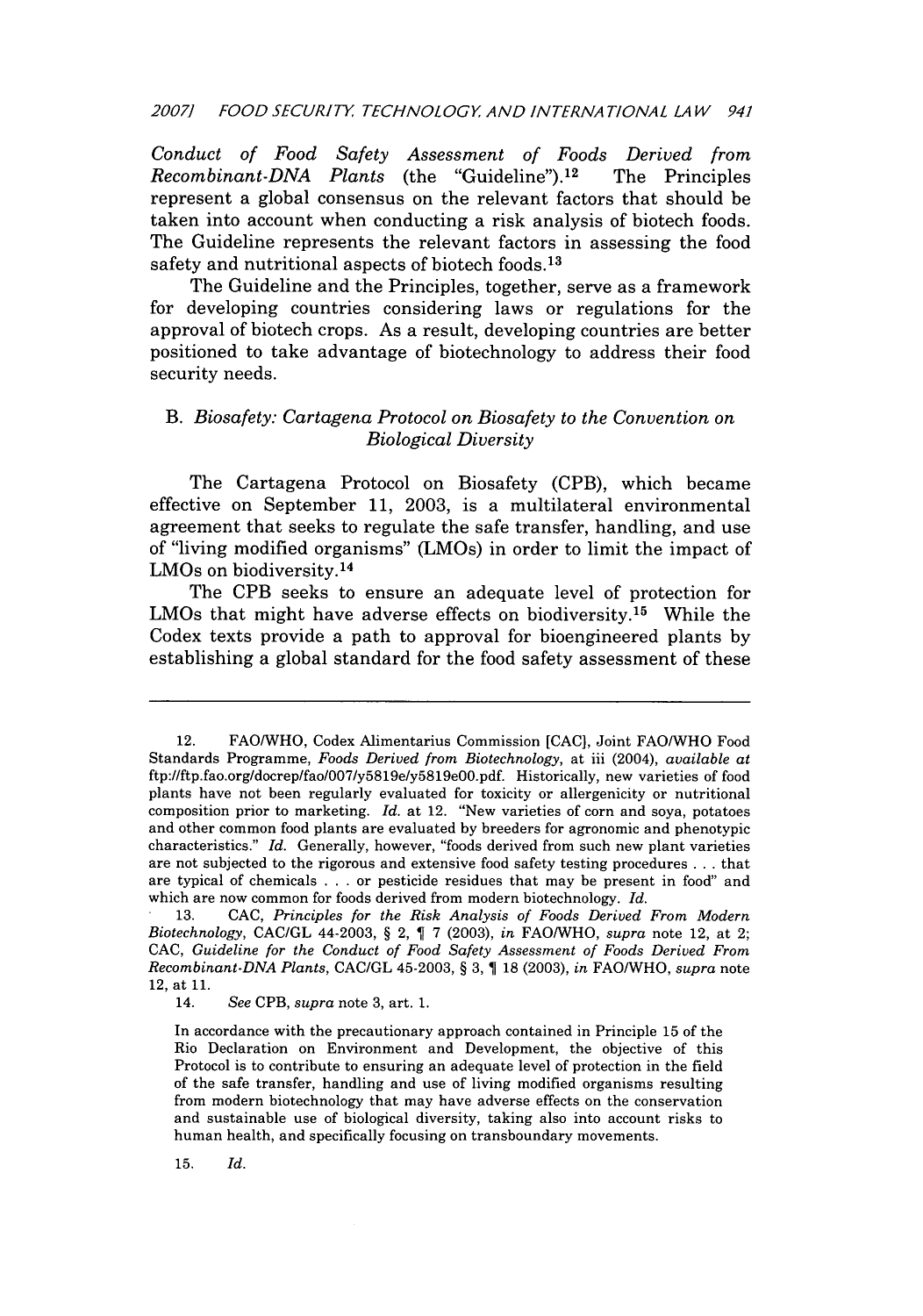crops, the CPB is primarily concerned with regulating the transboundary movement of LMOs that have been approved in the country of export,<sup>16</sup> not with establishing a regulatory framework for ensuring the biosafety of products under development. <sup>17</sup>

While parties to the CPB are required to establish a biosafety system, there are no guidelines within the Protocol that would help countries establish a system for reviewing products for environmental safety.<sup>18</sup>

## 1. View from Africa

Thirty-seven African countries have ratified or acceded to the CBP.<sup>19</sup> However, only one country, South Africa, has commercialized any biotech products.<sup>20</sup> Some countries have cited the CPB in Some countries have cited the CPB in making decisions to ban bioengineered products or impose moratoria on biotechnology research. <sup>21</sup>

20. *Id.* at 323.

21. The International Union for Conservation of Nature and Natural Resources (IUCN) passed a resolution calling for the moratorium on environmental releases of GMOs at the third IUCN World Conservation Congress in Bangkok, Thailand. *Id.* at

<sup>16.</sup> The environmental focus of the agreement limits its application to only those genetically modified organisms that have the ability to propagate in the environment, such as seeds and microorganisms, and excludes biotech foods that have been processed in such a way as to eliminate their viability in the environment. In addition, the agreement distinguishes between LMOs that are destined for introduction into the environment, which receive heightened scrutiny for environmental impact through more detailed documentation requirements, and those LMOs destined for food, feed, or for processing (LMO-FFPs), which are subject to more limited documentation requirements. CPB, *supra* note 3, arts. 4, 18.

<sup>17.</sup> Secretariat of the Convention on Biological Diversity and the U.N. Environment Programme, *Biosafety and the Environment: An Introduction to the Cartagena Protocol on Biosafety,* at 5 (June 2003), *available* at http://www.cbd.int/doc/ press/presskits/bs/cpbs-unep-cbd-en.pdf. Recognizing the need for such guidance, the parties to the CPB have set up an Ad Hoc Technical Group on Risk Assessment to identify existing guidelines and standards for parties. *See* Conference of the Parties to the Convention on Biological Diversity Serving as the Meeting of the Parties to the Cartagena Protocol on Biosafety, Curitiba, Braz., Mar. 13-17, 2006, *Risk Assessment and Risk Management (Articles 15 and 16),* 2-3, UNEP/CBD/BS/COP-MOP/3/9 (Jan. 17, 2006). The Technical Group reported at the last Meeting of the Parties in 2006 that there already existed a great deal of information relevant to risk assessment of LMOs. *Id.* 16. However, the group also pointed out that there were limitations in the accessibility and usefulness of existing information to support risk assessment. *Id.* 17. The Technical Group nevertheless concluded: "At this time, further generic guidance that is applicable to all assessments of risk as outlined in annex III of the Protocol (e.g., all types of organisms, traits, and all types of hazards) is not a priority." *Id.* 14.

<sup>18.</sup> *See generally* CPB, *supra* note 3, art. 18 (outlining specific requirements for biosafety systems without including implementation guidelines).

<sup>19.</sup> United Nations Environment Programme [UNEP], *African Environment Outlook 2: Our Environment, Our Wealth*, at 321 (2006), *available* http://www.unep.org/DEWA/Africa/docs/en/AEO2\_Our\_Environ\_Our\_Wealth .pdf.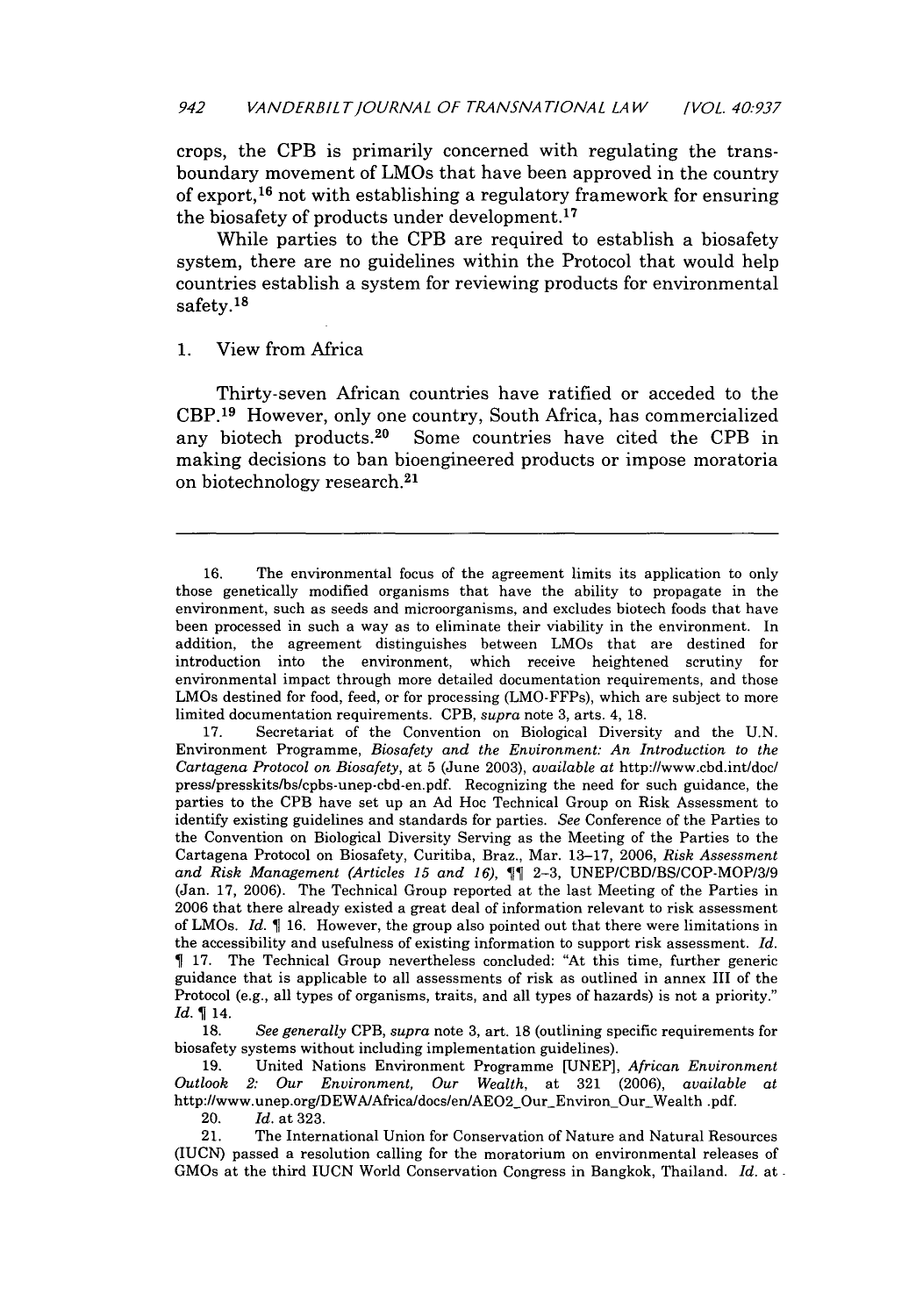## *20071 FOOD SECURITY TECHNOLOGY AND INTERNATIONAL LAW 943*

While the preamble to the CPB acknowledges "modern biotechnology has great potential for human wellbeing if developed and used with adequate safety measures for the environment and human health," the agreement itself is designed to avoid harm to biodiversity, not to facilitate transfer of technology to developing countries. 22 Article 22 states, "The Parties shall cooperate in the development and/or strengthening of human resources and institutional capacities in biosafety, including biotechnology to the extent that it is required for biosafety, for the purpose of the effective implementation of this Protocol, in developing country Parties."23

The Report of the High-Level African Panel on Modern Biotechnology of the AU and the New Partnership for Africa's Development (NEPAD) called attention to the opportunity cost to developing countries posed by focusing on potential risks to the exclusion of benefits:

Pre-emptive laws that focus on risks can hamper Africa's capacity to harness emerging technologies to meet its needs. Focusing on technological risks can overshadow the possible benefits of an emerging technology, which are often difficult to predict. Strict, risk-focused regulatory regimes may hinder the technology transfer, adoption, development, and potential benefits of emerging biotechnologies. Biosafety policies and laws need to be harmonized using national practices as a basis .... *On the whole, adopting laws that pre-empt* technological opportunities should be pursued with caution. $^{24}$ 

## 2. Raising the Regulatory Bar: Science-Based Decision Making Versus the Precautionary Principle

The CPB draws on the "precautionary principle" as the basis for regulating the movement of LMOs. The precautionary principle is referenced in a number of multilateral environmental agreements (MEAs), though there is no single definition.<sup>25</sup> However, the CPB has

<sup>320.</sup> With the exception of Japan, the Netherlands, and Sweden, most IUCN statemembers sponsored. *Id.*

<sup>22.</sup> CPB, *supra* note 3, pmbl.

<sup>23.</sup> *Id.* art. 22.

<sup>24.</sup> African Union, *Draft Report of the High-Level African Panel on Modern Biotechnology of the African Union (AU) and the New Partnership for Africa's Development (NEPAD),* at 53 (July 14, 2006), *available at* http://www.nepadst.org sanbio/pdfs/abp\_july2006.pdf [hereinafter AU Biotechnology Report] (emphasis added).

<sup>25.</sup> There are two commonly used definitions. The first is found in the *Bergen Ministerial Declaration on Sustainable Development:*

In order to achieve sustainable development, policies must be based on the *precautionary principle.* Environmental measures must anticipate, prevent and attack the causes of environmental degradation. Where there are threats of serious or irreversible damage, lack of full scientific certainty should not be used as a reason for postponing measures to prevent environmental degradation.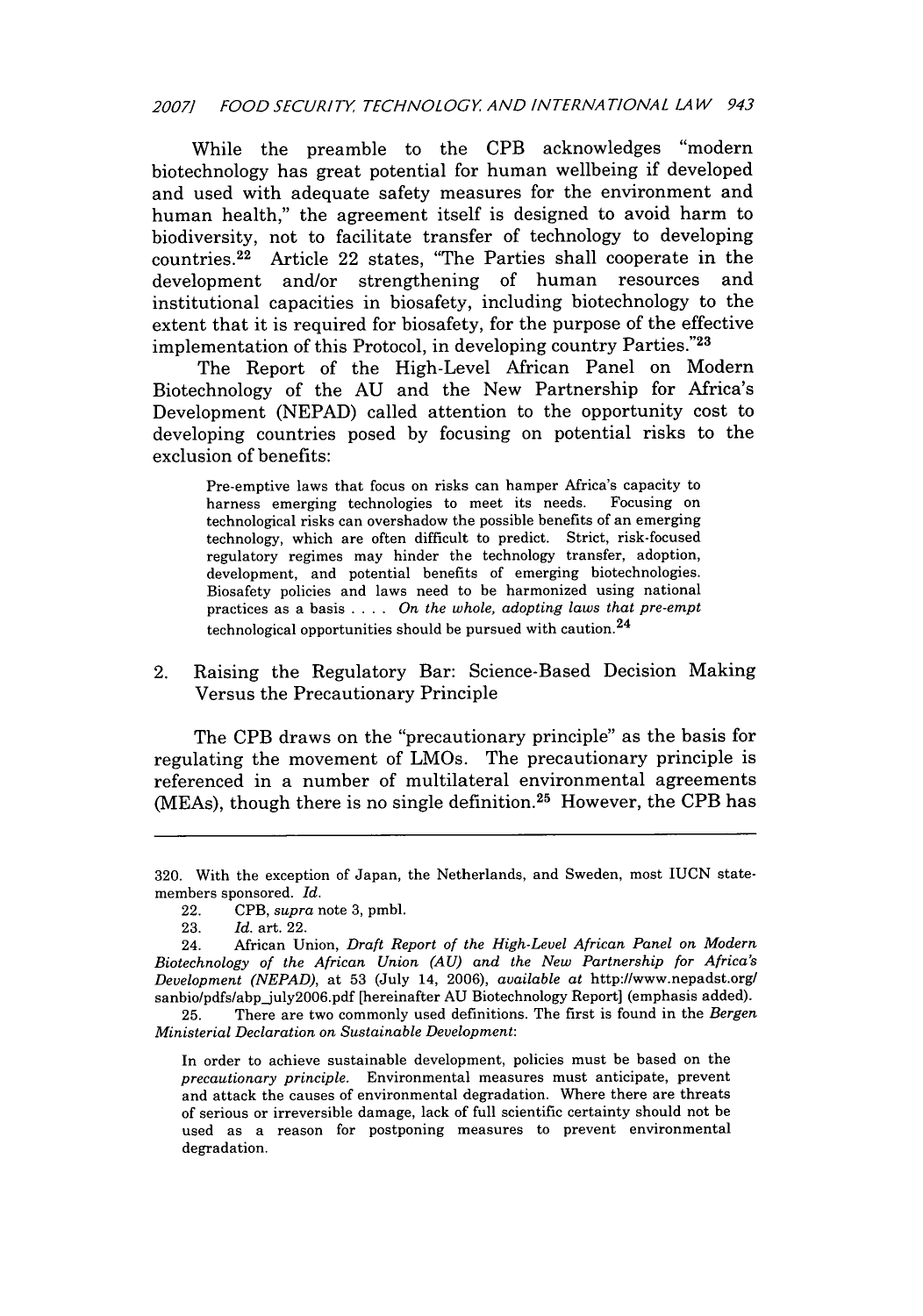a much lower threshold for taking action than suggested by most definitions of the precautionary principle. The CPB states that precaution may be justified when there are "potential adverse effects of a living modified organism on the conservation and sustainable use of biological diversity."<sup>26</sup> By setting a low threshold for action, the agreement increases the regulatory burden on those countries that wish to have access to the technology.

According to a report of the United Nations University Institute of Advanced Studies (UN-IAS), "Predictable regulatory frameworks that encourage technological innovation and facilitate international trade are important components of economic development, particularly for developing countries."<sup>27</sup> The lack of a single agreed definition of the precautionary principle in MEAs or in domestic law creates the potential for abuse of the principle for protectionist ends.28 Furthermore, strict application of the principle, even with the best of intentions, can lead to hardship among developing countries. The UN-IAS report makes this point: "While many developing countries support the precautionary principle in MEAs as well as in domestic policymaking, the application of the principle can have negative consequences for these countries. '29

There is no disagreement among the international community about the need to regulate biotechnology at some level, as with any new technology. However, the UN-IAS report points out that "[t]he exact level of caution and the specific procedural, administrative and legal consequences flowing from different standards is the subject of intense debate, political activity and legal dispute."30

26. SABRINA SHAW & RIsA SCHWARTZ, TRADING PRECAUTION: THE PRECAUTIONARY PRINCIPLE **AND** THE WTO 4 (UNU-IAS 2005).

29. *Id.* at 1.

**30.** *Id.*

U.N. Conference on Environment and Development, May 8-16, 1990, *Bergen Ministerial Declaration on Sustainable Development in the ECE Region,* 7, U.N. Doc. A/CONF.151/PC/10 (Aug. 6, 1990), *reprinted in* [1990] 1 Y.B. Int'l Envtl. L. 429, 431. The second is found in Principle 15 of the *Rio Declaration on Environment and Development:*

In order to protect the environment, the *precautionary approach* shall be widely applied by States according to their capabilities. Where there are threats of serious or irreversible damage, lack of full scientific certainty shall not be used as a reason for postponing cost-effective measures to prevent environmental degradation.

U.N. Conference on Environment and Development, June 3-14, 1992, *Rio Declaration on Environment and Development,* at 6, U.N. Doc. AICONF.151/26Rev.1 (Jan. 1, 1993).

**<sup>27.</sup>** *Id.* at 2.

**<sup>28.</sup>** *See id.* (linking a misunderstanding of the precautionary principle with protectionism).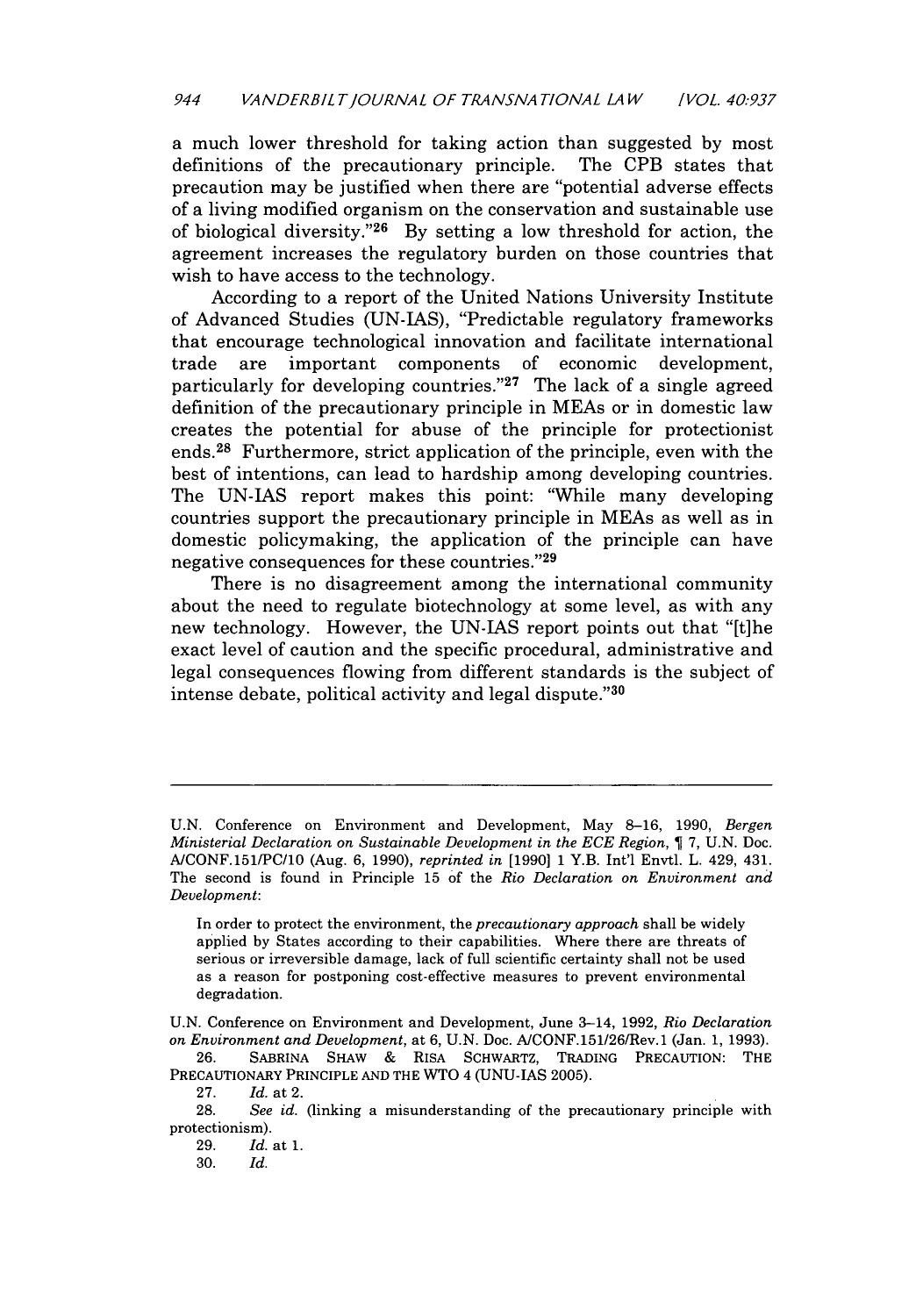## II. ONE SIZE DOES NOT FIT ALL WHEN IT COMES TO REGULATIONS

Developing countries do not face the same choices as the developed world. On one hand, developing countries are home to great biodiversity and need to protect this natural resource for future generations.<sup>31</sup> On the other hand, developing countries are faced with great hunger and malnutrition and must take action to increase agricultural productivity simply to keep up with growing populations, particularly in sub-Saharan Africa.<sup>32</sup> Consequently, developing countries have the most to gain from strong regulatory systems that protect biodiversity and the most to lose from overly burdensome regulations that keep new technologies from reaching farmers.

According to the AU-NEPAD Report, "The evolution of regulatory systems has been largely influenced by international debates that are often not directly associated with the technological needs of the continent."33 The UN-IAS report went even further, stating:

From an exporting perspective, precaution is certainly an issue of relevance for developing countries for whom the economic costs of applying the precautionary principle are a genuine concern. Developing countries fear the potential impacts on trade from precautionary measures in developed countries, which may be disguised protectionist trade measures that negatively impact their exports. Concerns also have been expressed by developing countries that the application of precautionary measures, which are not sufficiently supported by scientific evidence, threaten economic interests, distort trade, increase transaction costs and divert resources from addressing the environmental issues at stake. $34$ 

As efforts continue to reinvigorate the Doha Round of negotiations within the WTO, the real possibility of lower agricultural tariffs and subsidies in developed countries exists. 35 There are differences of opinion as to how much this will benefit developing countries.<sup>36</sup> There are likely to be some winners and some losers as countries adjust to the new trade regime, just as there were at the end of the textile quota system last year.

One likely outcome of any trade deal in the WTO-in the absence of tariffs, export subsidies, and trade-distorting domestic supports-is that countries will seek new ways to protect domestic agricultural

<sup>31.</sup> Thomas A. Kursar et al., *Securing Economic Benefits and Promoting Conservation through Bioprospecting,* 58 BIOSCIENCE 1005, 1005 (Dec. 1, 2006).

<sup>32.</sup> John W. Mellor, *The Right to Food: Action to Address the Hunger Problem: The Policy Variables Needed to Address the Hunger Problem,* 30 HOw. L.J. 269, 272 (1994).

<sup>33.</sup> AU Biotechnology Report, *supra* note 24, at 4.

<sup>34.</sup> SHAW & SCHWARTZ, *supra* note 26, at 10.

<sup>35.</sup> Susan Schwab, *USTR Schwab Reaffirms U.S. Commitment to Successful Trade Talks,* WALL ST. J., June 29, 2006, at A14.

<sup>36.</sup> *Id.*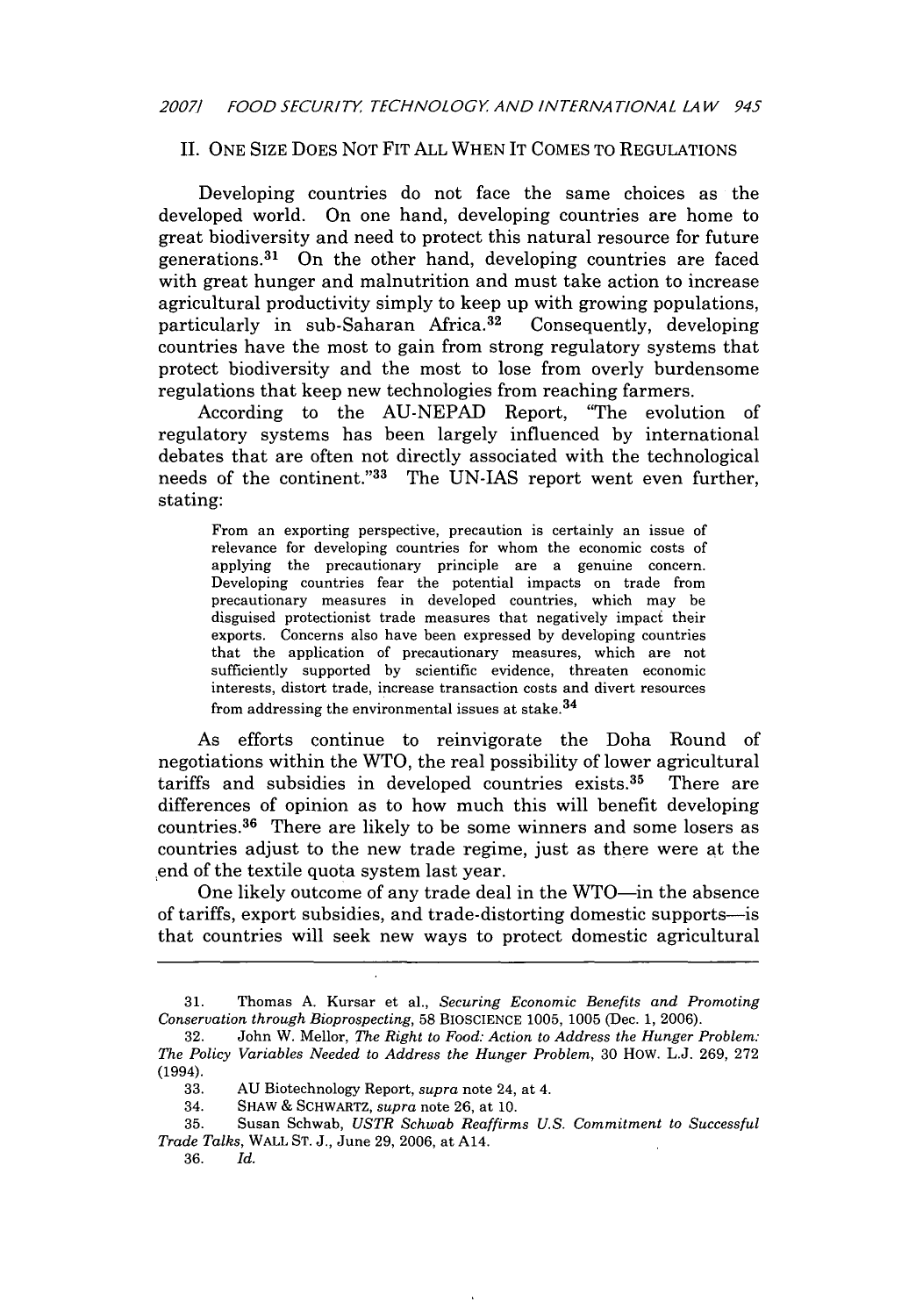products. One important method that will remain available to them will be enhancing sanitary and phytosanitary requirements.<sup>37</sup> If countries succeed in inserting the precautionary principle into this trade agreement, the burden of proof will shift from governments establishing the measure to those seeking access to the markets.

While each government has a right under the WTO to set its own level of protection for food safety,38 the requirement that they be able to provide a science-based justification for their measures is very much in the interest of developing countries.

Developing countries are becoming aware of the limitations of the one-size-fits-all approach to regulations-at least when developed countries define the size. The place where the size of regulations has traditionally been defined internationally for food safety is the Codex Alimentarius Commission. <sup>39</sup>

The role of developing countries in the **CAC** has historically been one of accepting international standards and incorporating them into domestic regulations, either wholesale or **by** reference.40 More recently, developing countries have become aware of the importance of providing input into the development of the standards so that they better reflect their own needs.<sup>41</sup> Given the number of developing countries in the **CAC,** they have a tremendous capability to shape the decisions of the organization. These countries are just beginning to exert their influence in this international body.<sup>42</sup>

The African Union has identified several pillars of strategic action necessary to ensure economic progress for member countries. <sup>43</sup> Given that the list includes science and technological development

**<sup>37.</sup>** "Sanitary and phytosanitary requirements include, inter alia, regulations intended to protect human or animal life or health in a government's territory from risks arising from the presence of a contaminant or toxin in a food or beverage." Pep Fuller **&** Thomas **0.** McGarity, *Beyond the Dirty Dozen: The Bush Administration's Cautious Approach to Listing New Persistent Organic Pollutants and the Future of the Stockholm Convention,* **28** WM. **&** MARY **ENVTL.** L. **&** POLY REV. **1,** 20 n.117 **(2003).**

**<sup>38.</sup>** Agreement on the Application of Sanitary and Phytosanitary Measures arts. 2.1, **5.1,** Apr. **15,** 1994, Marrakesh Agreement Establishing the World Trade Organization, Annex **1A,** Legal Instruments-Results of the Uruguay Round, **33** I.L.M. **1125** (1994).

**<sup>39.</sup>** Lawrence **0.** Gostin, *Pandemic Influenza: Public Health Preparedness for the Next Global Health Emergency,* **32 J.L.** MED. **& ETHICS 565, 566** (2004).

<sup>40.</sup> Marsha **A.** Echols, *Focus on Biodiversity for Food Security: Expressing the Value of Agrodiversity and Its Know-How in International Sales,* 48 HOW. **L.J.** 431, 442 (2004).

<sup>41.</sup> *See* Jose **E.** Alvarez, *The New Dispute Settlers: (Half) Truths and Consequences,* **38** TEX. **INT'L L.J.** 405, 425 **(2003)** (observing that developing countries are now complaining that the international standards are insufficiently flexible to accommodate both rich and poor nations).

<sup>42.</sup> China recently flexed its muscles in the **CAC by** taking over the chairmanship of two committees at the Commission meeting in Geneva in July **2006.** *Food Safety: Commission Adopts New Standards on the Maximum Allowable Levels of Contaminants and Food Additives,* **2006 SCI.** LETTER 643, 643.

<sup>43.</sup> *African Common Position, supra* note **1,** at **105.**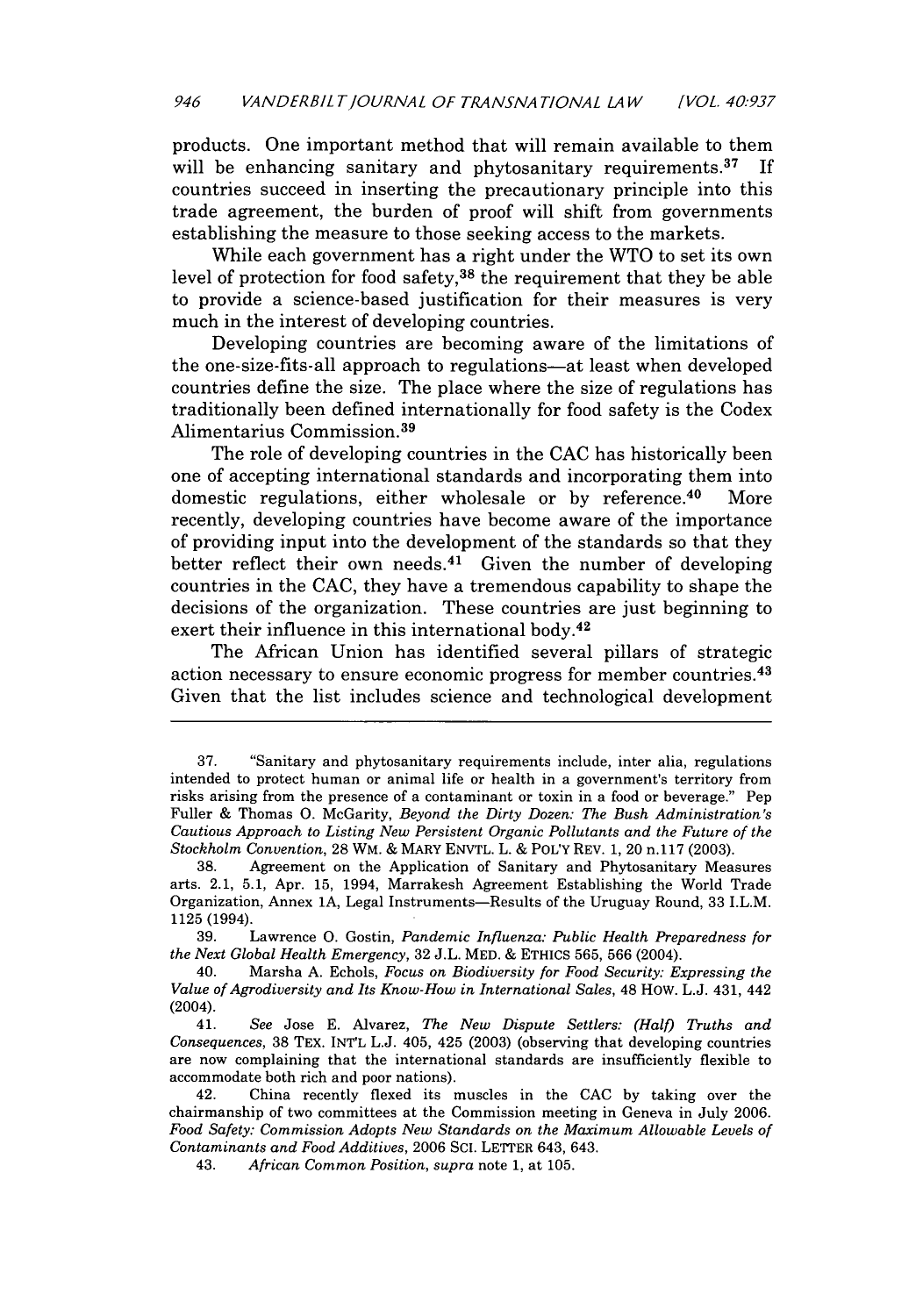and the removal of trade barriers, the international bodies in which these issues intersect become even more critical.44

## III. CONCLUSION

There is a push by some countries, including those in Europe, to incorporate the precautionary principle into the jurisprudence of the WTO. The most recent attempt occurred in the *EC-Biotech* case decided last year.45 However, in a world in which the days are numbered for traditional trade barriers, such as tariffs and subsidies, there will be increased pressure for countries to take advantage of the SPS Agreement for protectionist ends. This may not be the best time to weaken the standards for scientific evidence necessary to support measures under that agreement.

As lawyers go about drafting international agreements and balancing the benefits of new technologies with the risks to people and to the environment, they should remember that there is not a single "right" balance between scientific progress and environmental protection for all people in all places at all times. What constitutes a serious threat in one country may be a mere nuisance in another. An action that is cost-effective for one country may be cost prohibitive for another. The AU-NEPAD report states: "Emphasis should be put on maximizing the [benefits] associated with new technologies while reducing their negative impacts. Equally important is a consideration of the long-term implications of non-adoption of emerging technologies."46

Given the different purposes of the international agreements that impact science and technology in the developing world, it should be no surprise that some of them have contributed to increased agricultural productivity while others have made that goal more difficult to achieve. By recognizing that agreements related to biosafety and sustainable development may have impacts beyond their stated objectives, the lawyers drafting them can ensure that a wider range of interests are considered, and that the final agreements better reflect the economic and social status of all the parties.

So, how many lawyers does it take to feed a village? All of them-working together.

<sup>44.</sup> *Id.*

<sup>45.</sup> Panel Report, *European Communities-Measures Affecting the Approval* and Marketing of Biotech Products, WT/DS291/R, WT/DS292/R, WT, DS293/R (Sept. 29, 2006), *available at http://www.wto.org/english/news\_e/news06\_e/291r\_e.htm.* 

<sup>46.</sup> AU Biotechnology Report, *supra* note 24, at 4.